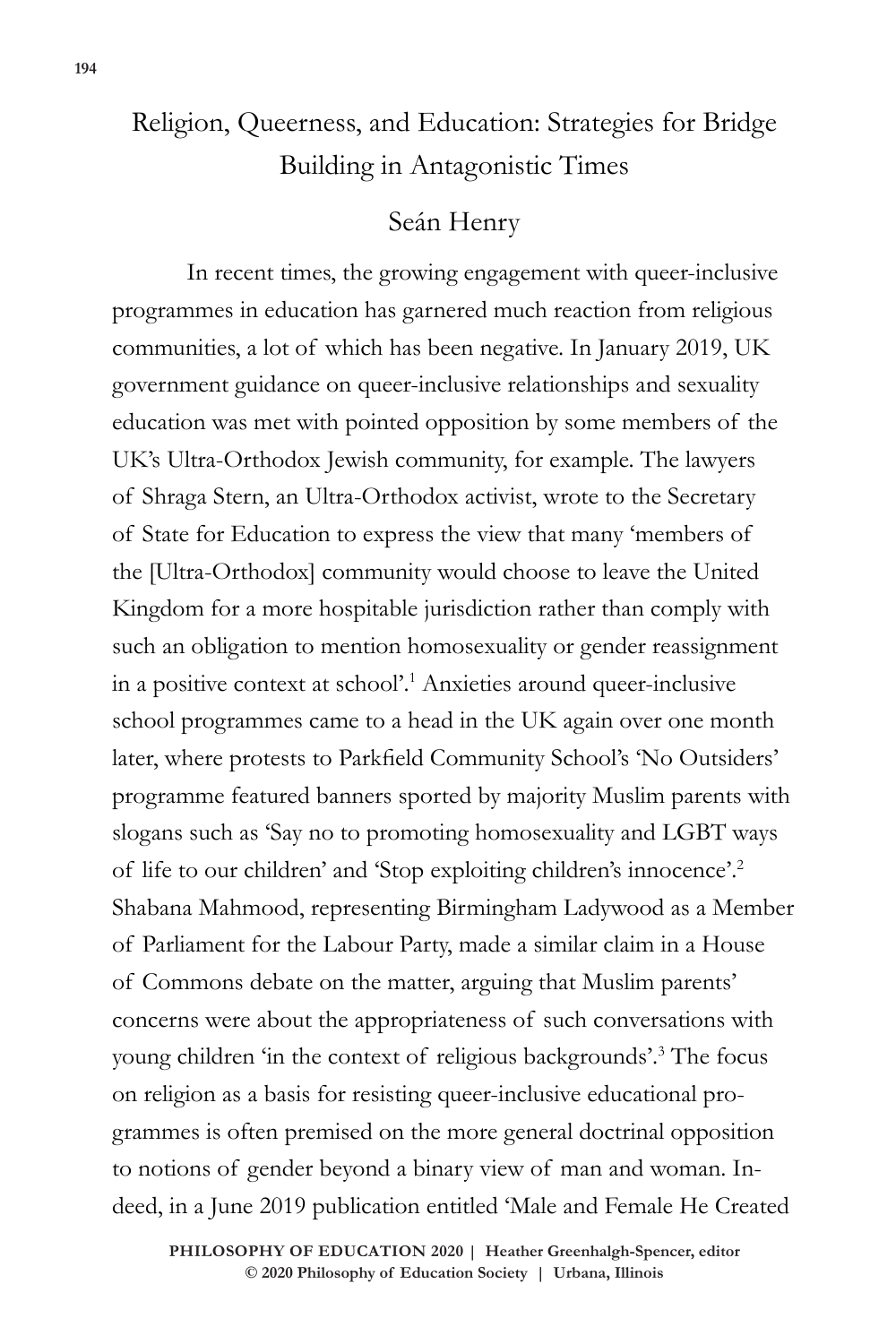Them', the Congregation for Catholic Education forwarded an unambiguous view of relationship and sexuality education as grounded in an 'anthropology' that resists the 'tendency to cancel out the differences between men and women'.4 For the Congregation for Catholic Education, gender ought to be framed in Catholic educational contexts in ways that oppose the insights of contemporary 'ideologies of gender'<sup>5</sup>, including those perspectives that see gender as 'merely the product of historical and cultural conditioning'.6

Jeanette Winterson's *Oranges are not the only fruit* is a novel that often comes to me when reflecting on the nature of these kinds of debates in education. The story centres on the semi-fictionalised childhood experiences of the author, who is destined for life as a Christian missionary in Manchester, England, before falling in love with Melanie, another girl at church. Winterson likens the punishments she endures because of her affections (which include being incarcerated and having to undergo an exorcism) to a 'kind of numbness, me in ecclesiastical quarantine, them in a state of fear and anticipation.'7 Winterson's use of the word 'quarantine' is noteworthy: the image brings with it associations of entrapment, evoking a sense of closure, confinement, separateness. This, combined with how the quarantine subtends the space between 'me' and 'them' in a manner that is both isolating and abusive, frames the relation between queerness and religion in antagonistic terms, beyond healing or transformation. Out of response to stories like Jeanette's, in this paper I think through the possibilities for building bridges between religion and queerness in education, bridges with the potential to offer creative and honest alternatives to the violence Jeanette experiences. Specifically, I argue that in order to build bridges for education at the interface between religion and queerness, educational thinking could benefit from engaging with two interconnecting strategies: first, embracing the material complexities of religion; and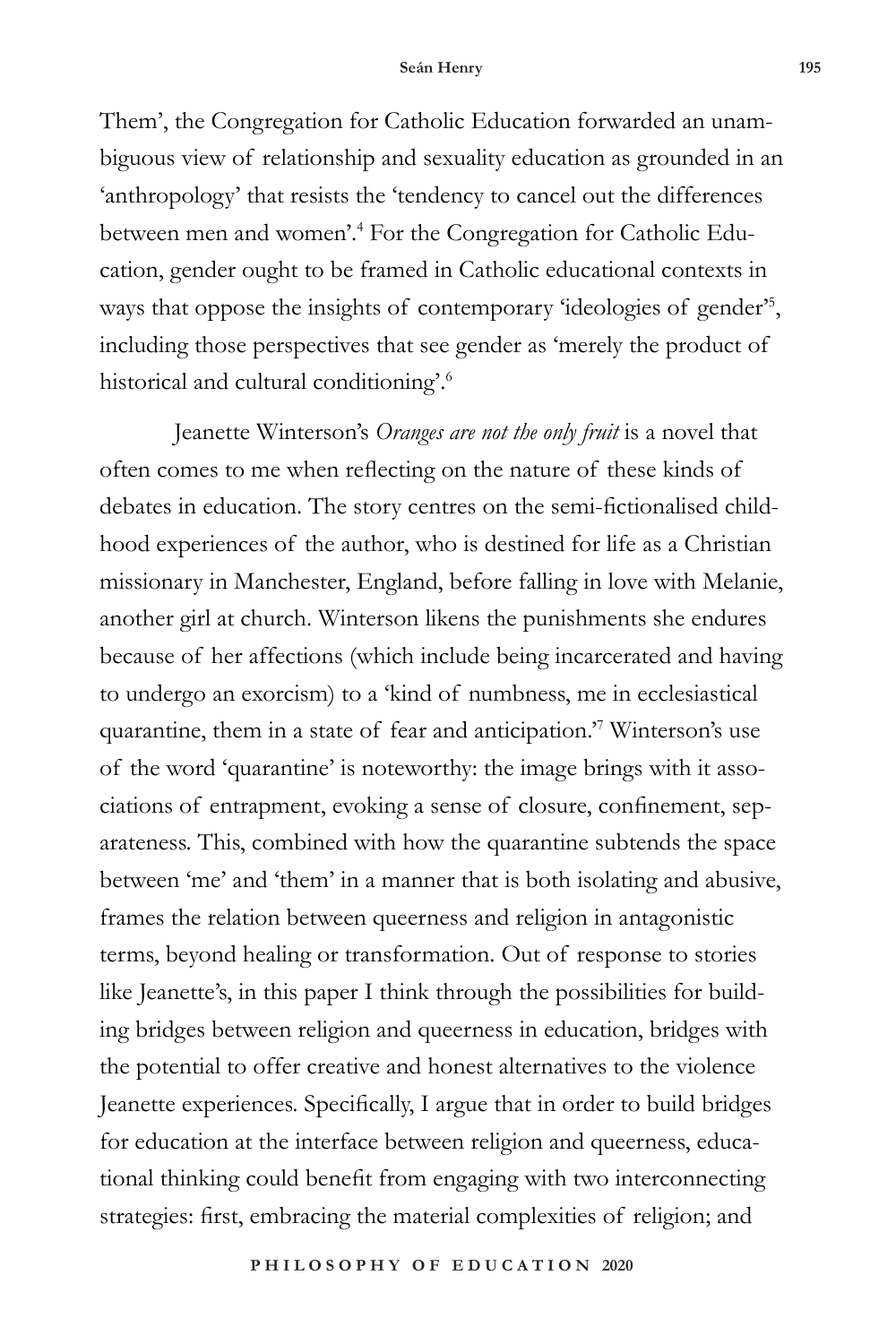second, being receptive to the queer possibilities engendered by this materiality. The paper concludes with some thoughts on the educational importance of framing 'bridge building' in these terms.

## THE ANTAGONISM BETWEEN RELIGION AND QUEER-**NESS**

The relationship between education and religion has been a longstanding concern in educational thinking, from debates around the legitimacy (or otherwise) of religious schooling, to the place and purpose of religious and theological studies in increasingly secular societies. For those interested in exploring the experiences of queer youth in education, religion has also emerged as a significant theme in educational research, often in ways that position religion as antagonistic to queer experiences and commitments.

André P. Grace and Kristopher Wells, for instance, wrote a paper in response to the decision by the principal of a Catholic secondary school in Oshawa, Ontario to disallow seventeen-year-old student Marc Hall from attending the school prom with his boyfriend, Jean-Paul Dumond.<sup>8</sup> The principal's reasoning behind this decision is captured in Hall's assessment of the situation in his interview with Grace and Wells: 'He said that he talked to our pastor about it as well as the school board. Basically, Mr. Powers said that I couldn't bring JP [Jean-Paul] to the prom because it was against school policy and the Catholic teachings.'9 Here, the assumption that the religious school exists as what Yvette Taylor and Karen Cuthbert critically term a 'problem site' for queer youth is especially relevant.<sup>10</sup> Indeed, Grace and Wells argue that hostility to queer staff and students is intrinsically a part of what a Catholic school is:

Catholic schooling is marked by perpetual power plays inextricably linked to cultural technologies like heterosexism and tradition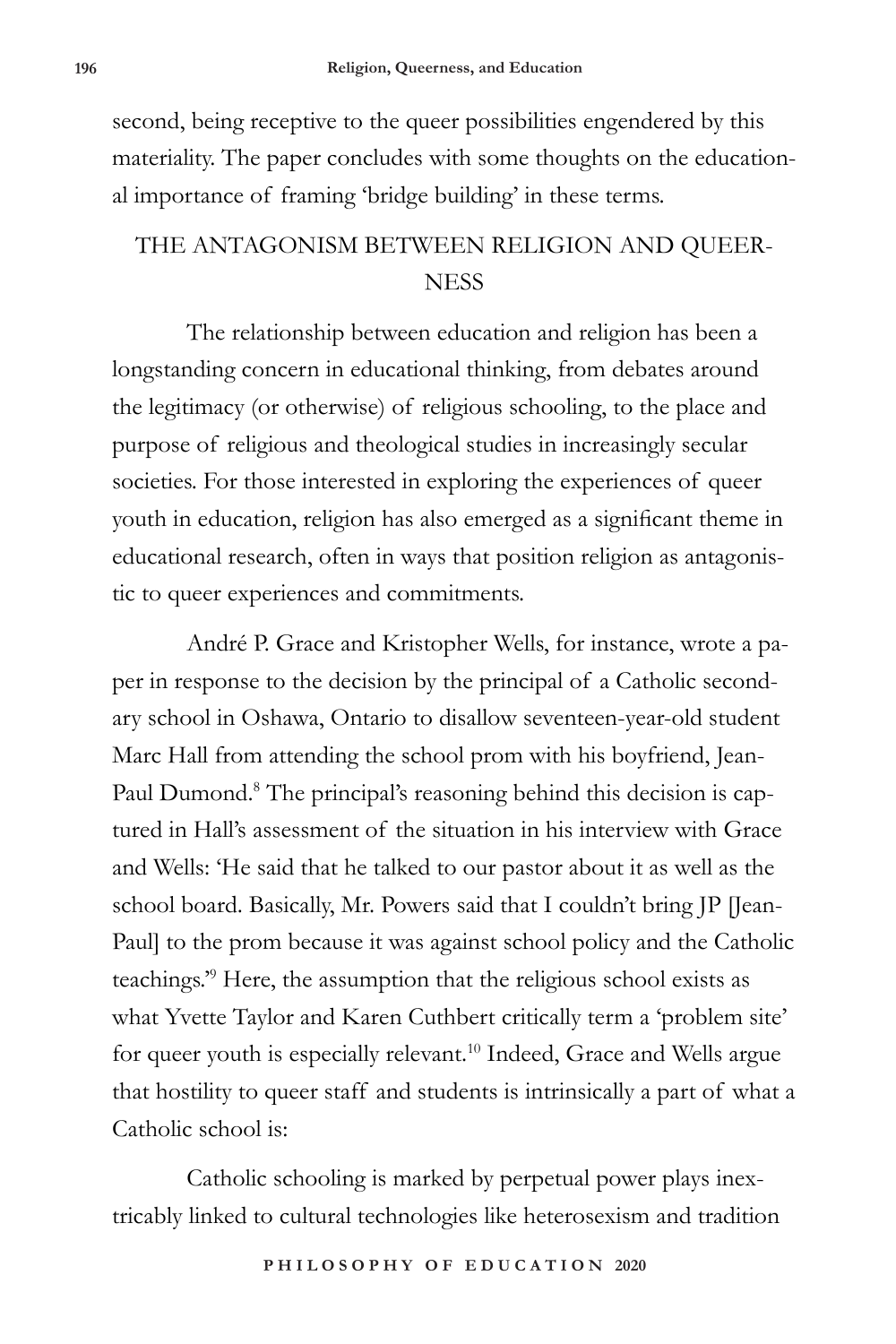#### **Seán Henry 197**

and by codes of obedience demanding acculturation to Catholicised ways of being, acting and expressing oneself in the world.<sup>11</sup>

This is resonant with Tonya Callaghan's assertion that the creation of 'safe spaces' for queer students is 'difficult to achieve' in Catholic school settings owing to the 'panoptic power of Catholic doctrine', a power that 'forms the basis of curricular and policy decisions taken in [Catholic] schools.'12 The implications of these insights culminate for Grace and Wells in their assertion that institutional churches 'have no business in the classrooms of the nation.'13 This claim echoes Mary Lou Rasmussen's observation that contemporary discourse in religion, schooling and sexuality often leverages around the designation of religion to the sphere of intolerance and conservatism, and the secular state to the sphere of liberalism and progress.<sup>14</sup>

There are two important (and connected) features of how this antagonism is framed that are worth considering here. First, notice how the opposition between religion and queerness depends on the assumption that the religious school exists to sustain a homogenous conception of religious identity. Consider Callaghan's alignment of Catholic schooling with Catholic doctrine, for instance, or Grace and Wells' claim that the Catholic school is necessarily invested in 'codes of obedience' that demand specifically 'Catholicised' responses on the part of staff and students: those who conceptualise the religious school as a problem site for queer youth often leave uninterrupted the idea that the religious school equates with the preservation of a very particular (and streamlined) understanding of religious identity. Taylor and Cuthbert articulate a strong aversion to this approach. Drawing on Heather Shipley's work, they criticise attempts to position religious schools as inevitably problematic for queer people when compared to, say, non-religious schools on the grounds that such a move lets the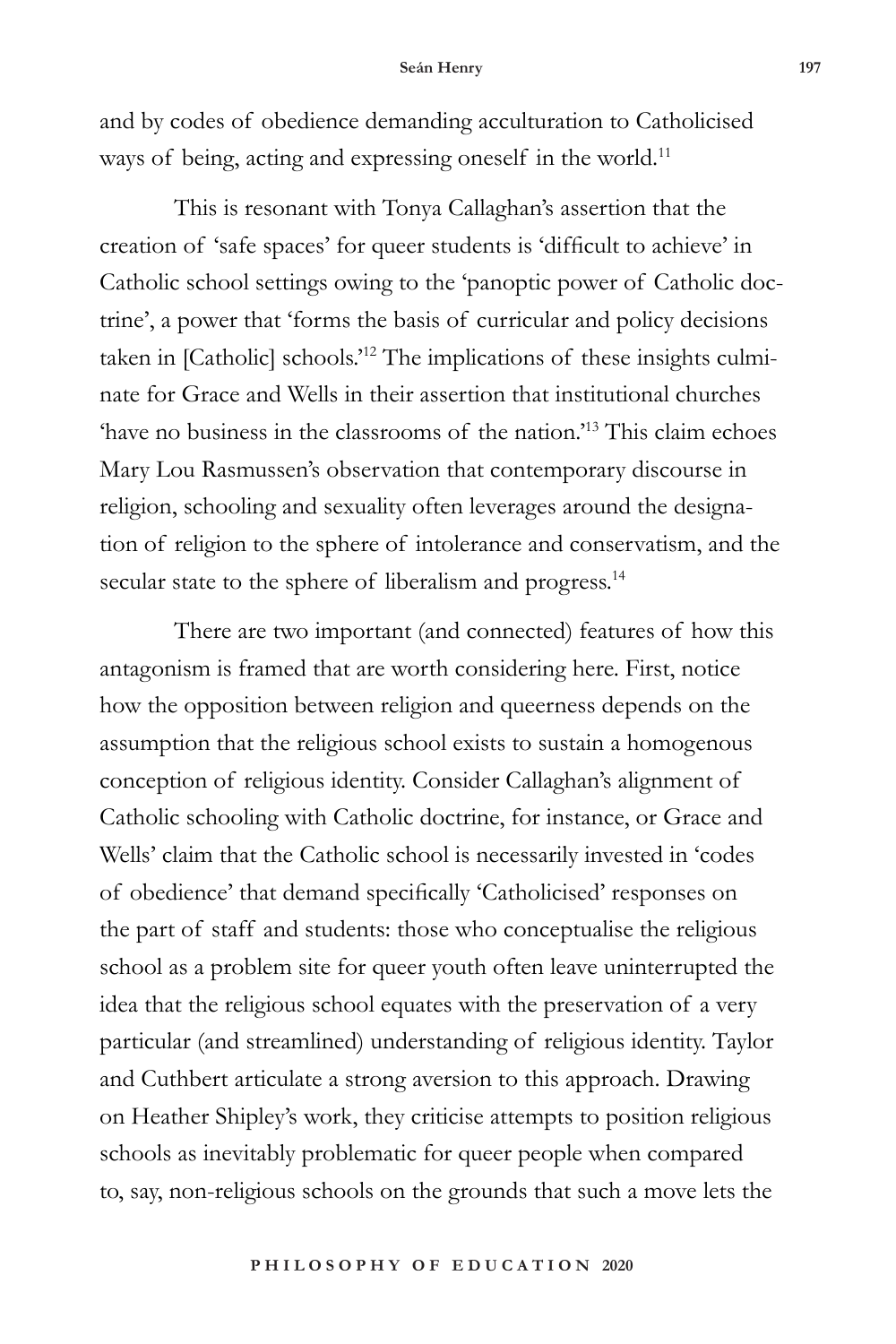secular 'off the hook' by leaving the heteronormativity that crosses varying religious and cultural identities undisturbed.15 They develop this view further when they write:

Positioning faith schools as 'problem sites' with regards to LGBT equality enacts harms of its own: it makes invisible queer youth who are also religious, overlooks the fact that religion can be a source of support against bullying and ultimately reifies the mutual exclusion of religion and sexuality.16

For Taylor and Cuthbert, religion is far more complex that is often assumed, and it is precisely this complexity that calls into the question both the neatness and accuracy of inevitably pitting religion and queerness against one another in the context of education.

Callaghan's focus on 'doctrine' and Grace and Well's attention to 'codes of obedience' in understanding Catholic school life brings me to the second significant assumption often underpinning the identitarian divide between religion and queerness in education: namely, that religious identities and experiences are reducible to a propositional account of religion, that is, to a set of truth claims, beliefs or doctrines about the world and/or God. While I think it is important to recognise the significance that propositions have in how we understand religion, I question those assumptions that present religion exclusively, or even primarily, in such terms. Indeed, as David Lewin writes:

… for many religious practitioners, beliefs will be unreflectively adopted or simply part of a background context, and therefore less important than is often assumed … Many religious practices, in India and China for example … may have ethical, experiential and material significance for the practitioners; but ask the practitioner about why they perform the rituals they do, and the answer might be suffused with symbolism, or more likely just unclear or irrelevant.<sup>17</sup>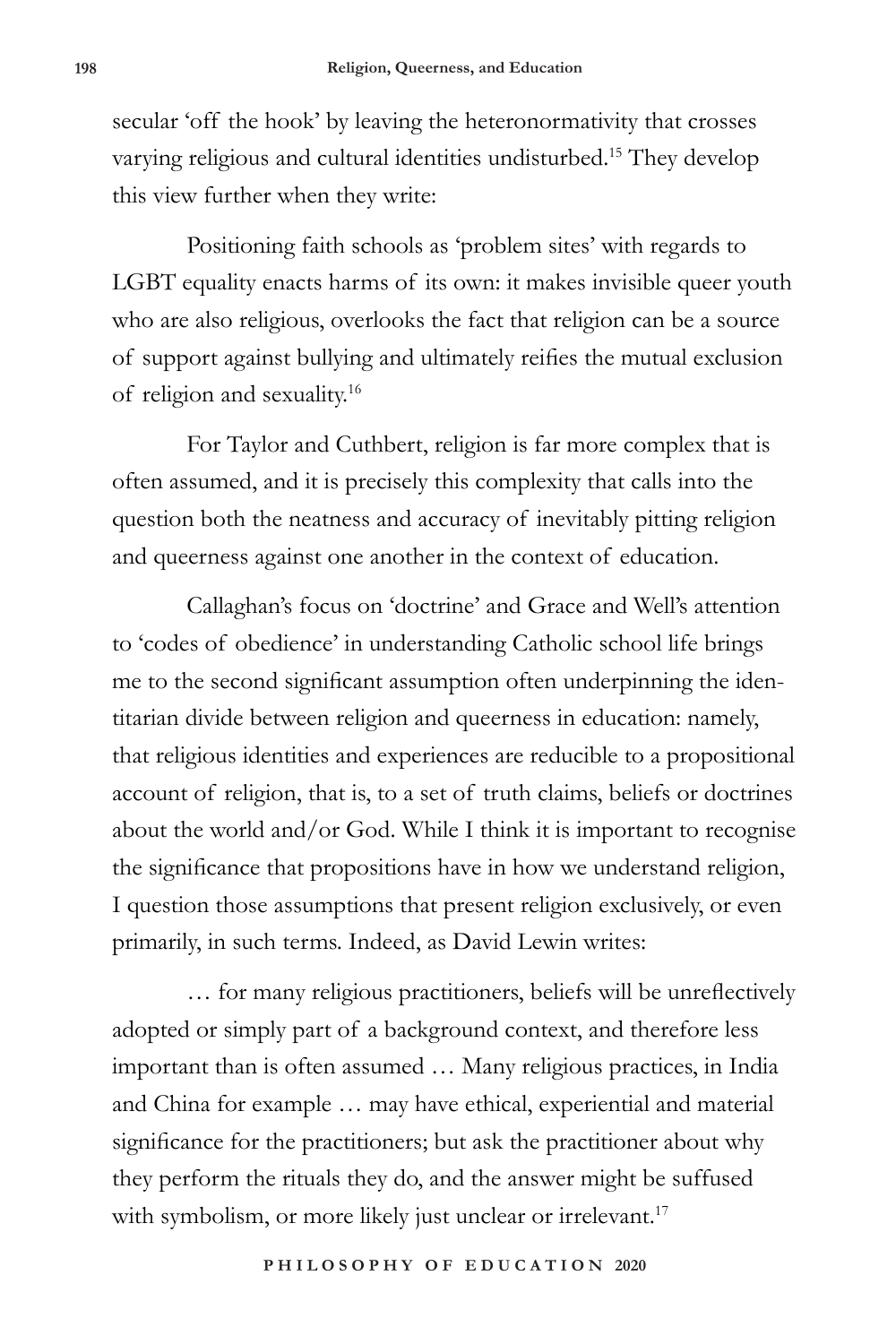This is not to suggest that a sharp boundary exists between religion and propositional belief: Lewin simply seeks to stress that religion cannot be reduced to propositions, and that the pluralities of religious experience encompass so much more than these. As philosopher of religion Mara Keller observes, the equation of religion with a set of doctrines about the world is 'extremely limiting if one is trying to make sense of religiousness in the contemporary world.'18 Indeed, feminist critics such as Grace Jantzen and Luce Irigaray have suggested that the preoccupation with beliefs and truth conditions might only reflect a masculine framing of religion that performatively denies materiality, affect, and the body in how religious experiences are interpreted and navigated.19 It is in light of all this that Lewin argues for the necessity of broadening our understanding of religion with the view to overcoming the focus on belief that has dominated debates in education over the past number of years. He writes:

Expanding our concept of religion to include elements beyond doctrine and proposition will, I think, open new paths of inquiry within the religion and education debate … Those acquainted with religious traditions will be familiar with something of [their] hermeneutical depth, which does provoke the question of why more nuanced conceptions of religion have been largely absent from debates within educational philosophy.20

It is in these terms that I see identitarian accounts of religious schooling and propositional framings of religion as intimately connected and co-dependent: in both cases, religion is divested of its internal diversities and paradoxes, homogenised (and reduced) to an institutional code of conduct incapable of transformation or change. I argue against such a framing of religion in understanding religion in the context of education as it is as a partial consequence of such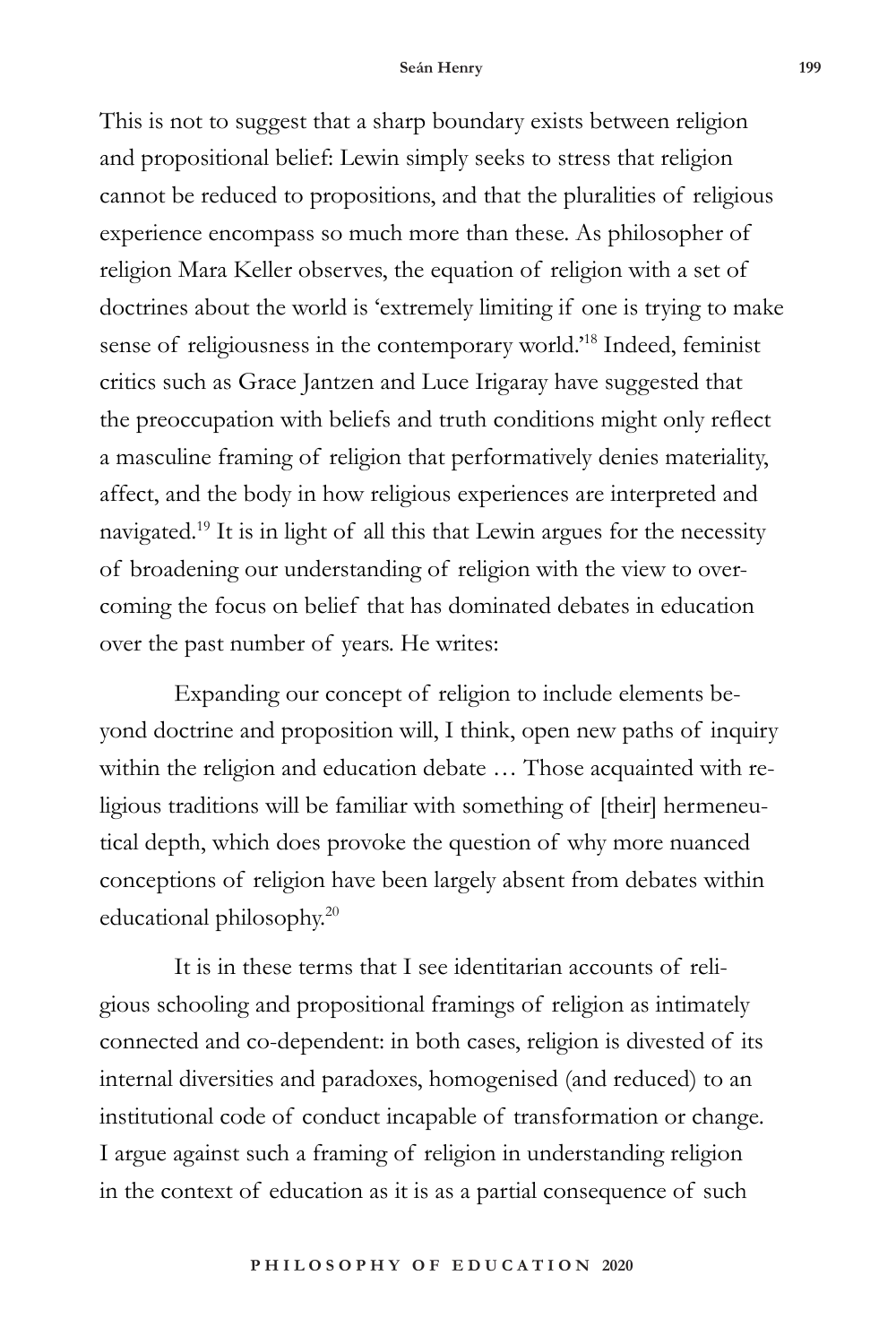monolithic representations of religion that the antagonism between religion and queerness sustains itself to begin with. Indeed, much of the concerns of Callaghan and Grace and Wells arise precisely from the unquestioned assumption that the Catholic school will seek to preserve homophobic practices due to the homophobic nature of Catholic doctrine. In order to productively respond to the dualism often set up between religion and queerness, then, what is needed, I suggest, is a reconstruction of religion's relationship to education that moves away from the idea that the religious school exists to preserve a narrow and homogenous conception of religious identity and experience reducible to a set of hetero- and cisnormative propositions about human behaviour. It is in this regard that I turn to a material account of religion, one that goes against a monological characterisation of religion in solely propositional terms.

### EMBRACING THE MATERIAL COMPLEXITIES OF RELI-**GION**

Reorienting religion to encompass the material as well as the propositional is an endeavour worthy of several monographs in itself, so it is not my intention in this paper to offer an extended and comprehensive treatment of what materialising religion for education might entail. For the purposes of introduction, however, turning to Karen Barad's work is a helpful starting point. She reflects on the nature of theoretical scholarship and argues that to 'theorise is not to leave the material world behind and enter the domain of pure ideas where the lofty space of the mind makes objective reflection possible. Theorising ... is a material practice.<sup>221</sup> Reflecting on religion and religious experience in material terms emerges from a sensitivity to Barad's point: that thinking about the world and our place within it is an activity imbricated in the messiness of the world that we share,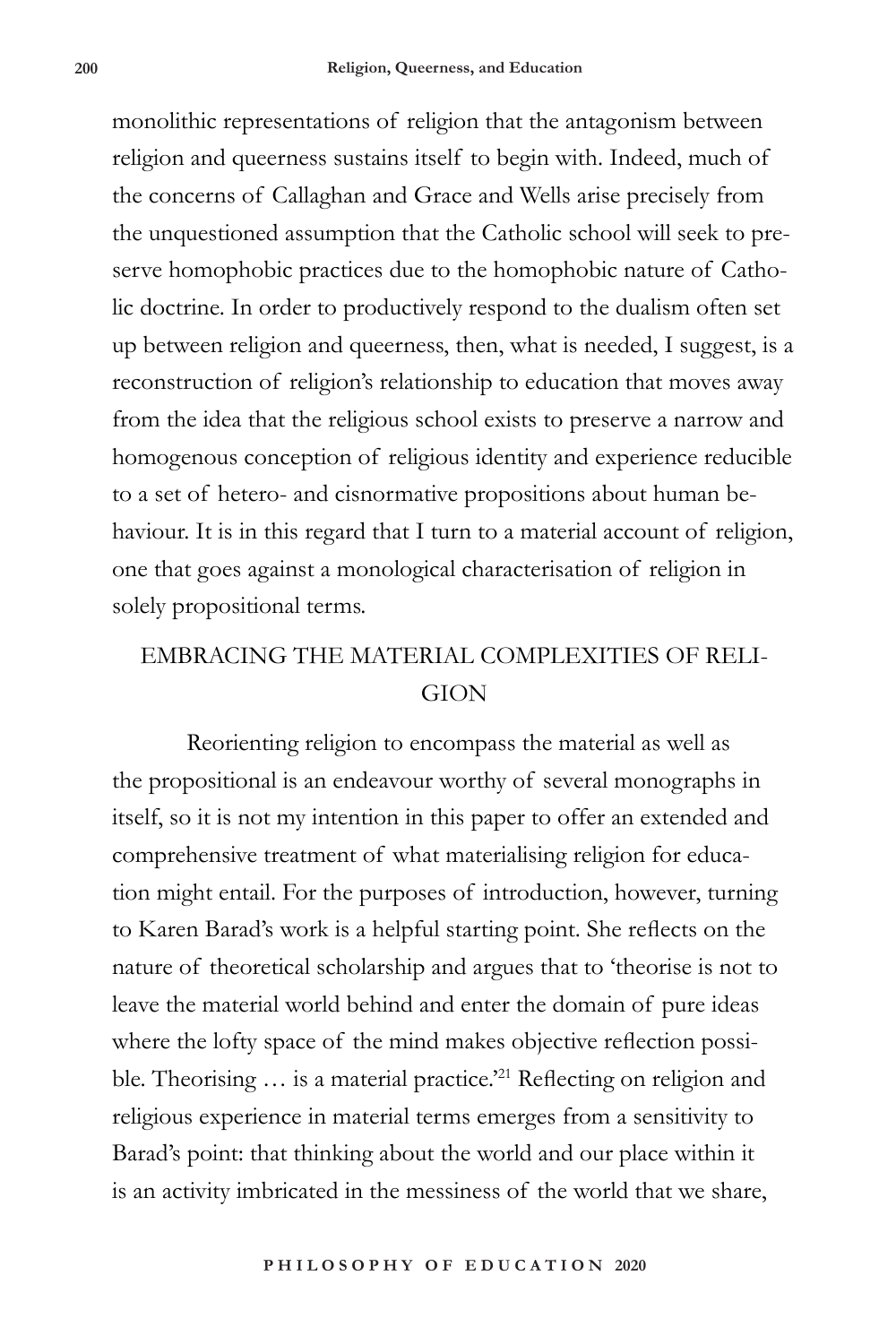in the things, bodies, and emotions that are sensed and encountered in our entangled lives with (human and non-human) others. Indeed, as S. Brent Plate observes 'religious traditions … originate and survive through bodily engagement with the material elements of the world.'22 Tim Hutchings and Joanne McKenzie make a similar case when they argue that the terms 'religion' and 'materiality' can be largely understood through a network of other interrelated concepts, such as 'body', 'sensation', 'thing', and 'touch'.23 They echo, in this regard, David Morgan's alignment of material religion with 'ritual, daily practice, imagery, objects, spaces, and bodies', as well as 'sensations, things' and 'performance'.24 In this vein, Elizabeth Arweck and William Keenan argue that 'the idea of religion itself is largely unintelligible outside its incarnation in material expressions', a claim taken up by Matthew Engelke to its fullest when he writes of how 'all religion is material religion.'25

The significance of a material take on religion has been articulated in the literature largely in terms of what it responds to and, more particularly, resists. Specifically, what the 'materialist turn' in religion resists, or contrasts against, is the dominance of the propositional in accounts of religion and religious experience. As Jeremy Stolow argues, the study of material religion has served as a powerful vehicle for exploring a range of ways that 'religion' extends beyond the seemingly abstract world of symbols and propositional claims about knowledge and belief.26 In this way, a material perspective on religion attends to the historicity of religion, insisting that the 'temporal, contextual, situated, interested, human, and material dimensions of those discourses, practices and institutions that characteristically represent themselves as eternal, transcendent, spiritual, and divine' need to be recovered and discussed, and their implications for religion and society thought through and sustained.<sup>27</sup>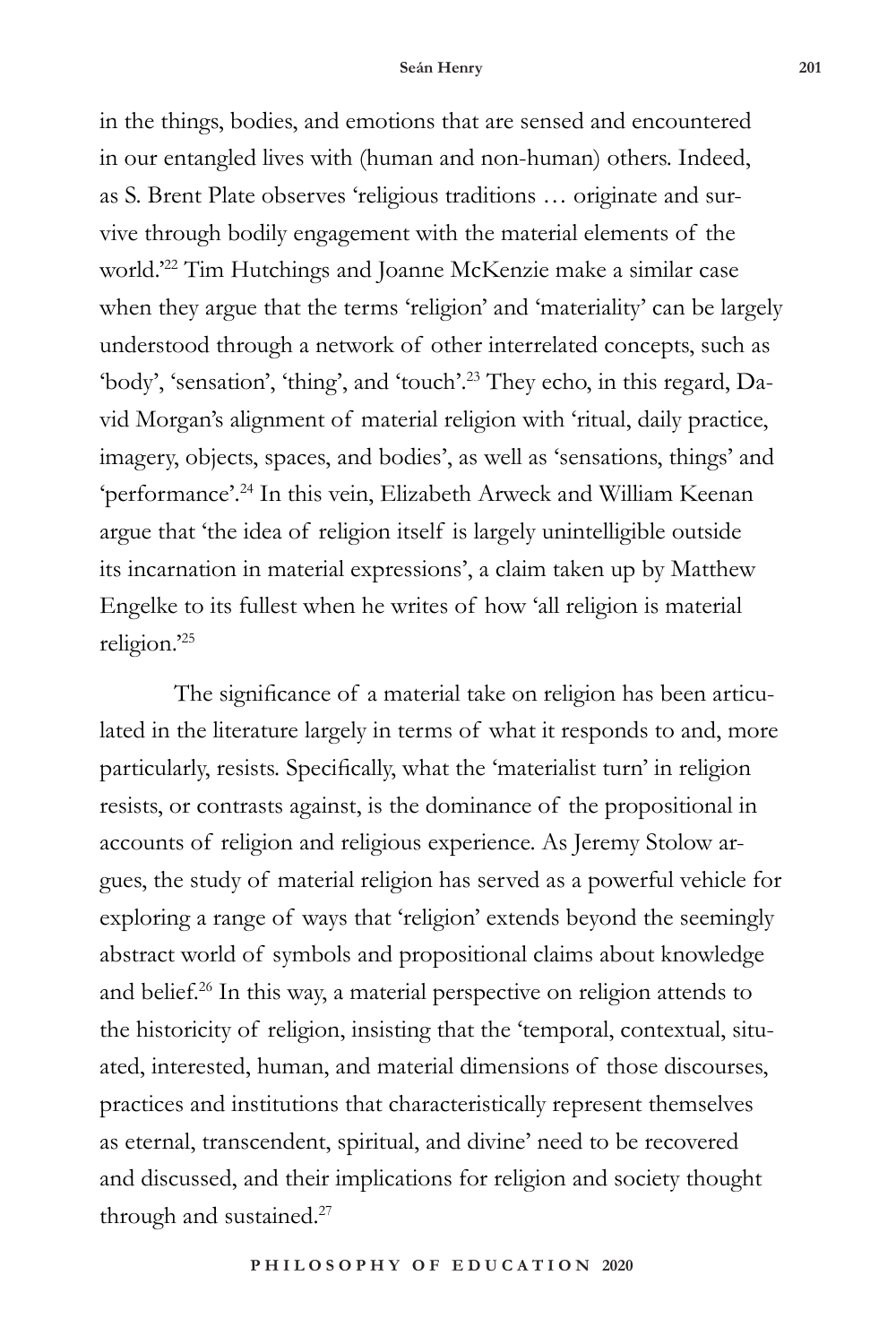It is in reflecting on the implications of materialising religion that returning to the purpose and priorities of this paper becomes necessary. What are the benefits of reorienting religion materially in a paper such as this? How does a material take on religion help in building bridges between religion and queerness for education? To my mind, an attention to religion's materiality allows for us to focus on the creative or generative dimensions of religion, on the fact that it is through the 'constant movement, contestation, and hybridity' of material life that possibilities for different kinds of relationship with religion and society open up, relationships with the potential to transcend, without ignoring, institutional orthodoxies and doctrines, and the often antagonistic forms of identity politics allied with these.28 In other words, the irreducibility of materiality, the potentiality that inheres within the 'givenness' of experience in all its messiness and malleability, points to the fact that there 'will always be a surplus to religion … that even our most coherent and astute epistemologies will not capture.'29 Because of this, religion becomes, if you like, something that is 'lived by human beings, not by angels', and in this way can both respond to, and embrace, new and ever-shifting questions, concerns, heresies, heterodoxies, and revitalised cultural and religious formations.30 On this meaning, attempts to limit religion to a set of hetero- and cisnormative codes of human behaviour fall short, for such efforts succeed only in denying the intrinsic vitalities of religion, vitalities with the potential to transformatively reframe how we think about, embody, and feel religion beyond the identitarian constraints of the religion-queer divide.

Of course, an important question to consider at this point is one of theological and religious accuracy: in building bridges between religion and queerness for education, is it accurate to foreground the material at all? Surely materiality, the fact of our earthliness and finitude, is the very condition that religion seeks to transcend? In empha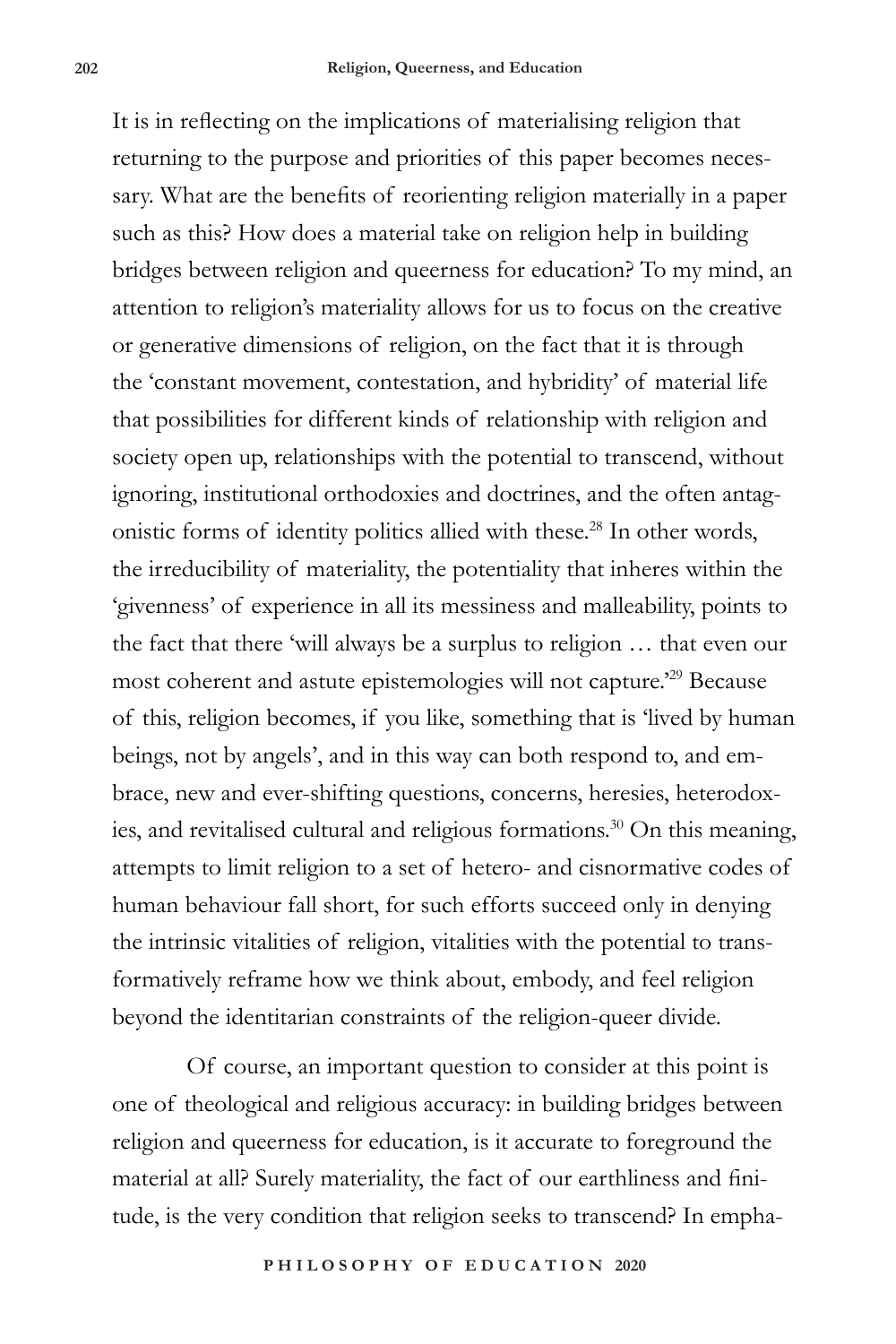sising the materiality of religion, do I not risk exacerbating the divide between religion and queerness by undermining the quest for transcendence that many religious communities and theologies hold dear? It is in response to these questions that I suggest turning to queer theologies might be a fruitful resource for education, for this is an area of study that neither resists nor seeks to overcome the materiality of experience, but instead depends upon it as a basis for thinking about God, transcendence, and religion queerly.

## THE MATERIALITY OF QUEER THEOLOGIES AND THE TASK OF EDUCATION

Queer theologies, being queer, do not accept that hetero- and cisnormative theologies are the only discourses available to us in coming to understand God and religion. Queer theologies are predicated on resisting the antagonism between religion and queerness, and often set about such resistance by attending to the material grittiness of queer and religious lives, lives (in their complexity) that cannot be reduced to the doctrinal indictment of conservative religious authorities. This concern for the material is enacted perhaps most obviously in the religious symbolism that Marcella Althaus-Reid draws from in outlining her understanding of the work of queer theologians. She equates the task of the queer theologian to an embodied, erotic praxis that entails 'searching for God's nipples and soft lips and trying to bite them in oblique ways in order to achieve some oblique transcendence in their lives'.<sup>31</sup> Althaus-Reid and Lisa Isherwood repeat this when they write of how queer theologians 'plunge into flesh in its unrefined fullness in order to embrace and be embraced by the divine. Bodies tell very complex and challenging stories and these now become the stuff of the salvific tale'.32

In a similar vein to Althaus-Reid and Isherwood, Jacob J. Er-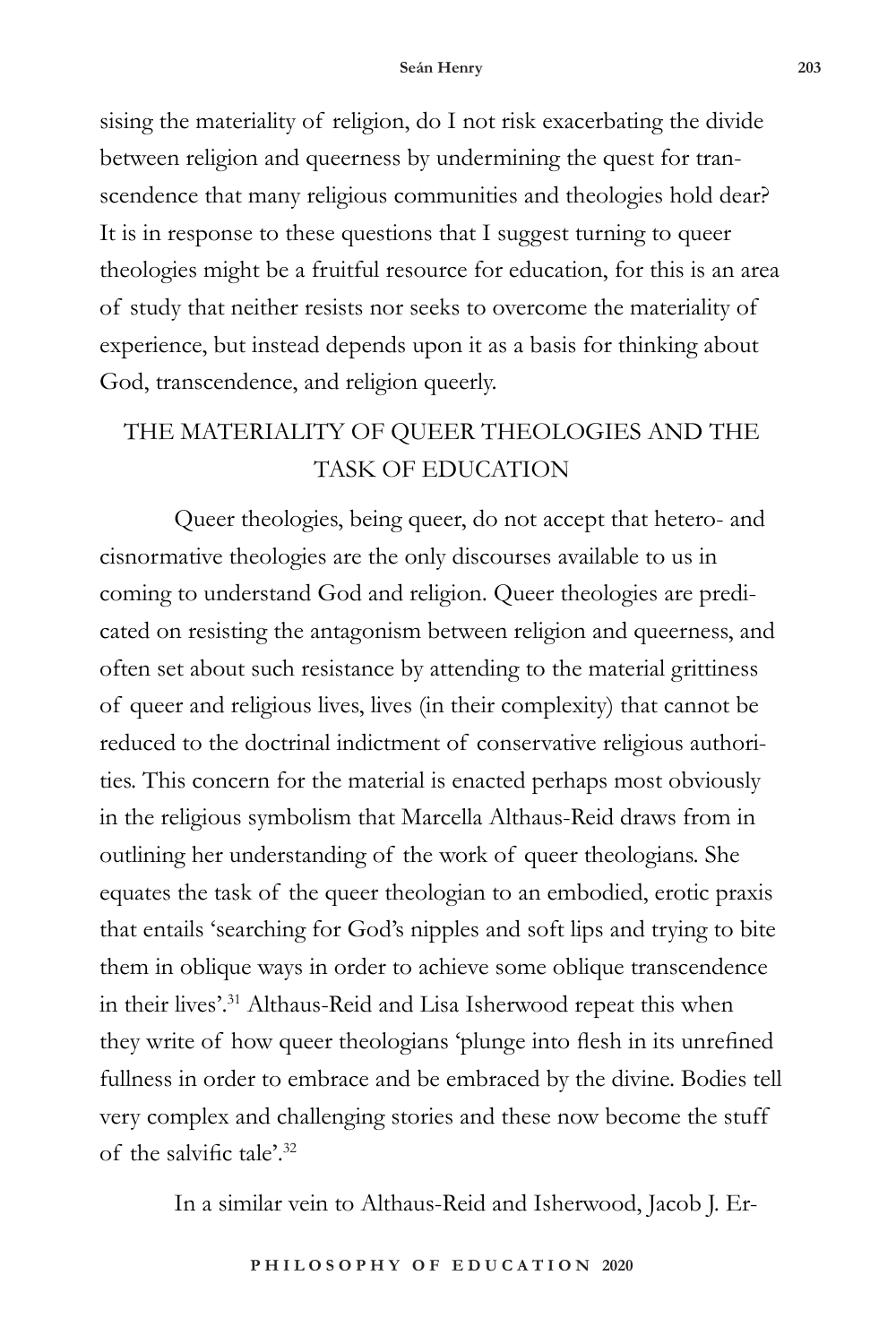ickson frames theology from the vantage point of the sensed nature of experience in order to free the body and creation from the limits of hetero- and cisnormativity. He writes of how queer theology 'attempts to reopen or stir afresh the clogged senses of queer wonder in the world' with the view to reorienting theologies towards 'the actual textures of planetary, earthly life'.33 In this regard, he argues that queer theological endeavour is invested in a 'fragile, playful hope that queer bodies, queer failures and pleasures, and queer play and hope might offer some distinctive imagination' to the texts and teachings of theology, beginning from the assumption that divinity is not something sacrosanct, pure, and unsullied, but rather something that 'intra-acts' and 'performs with the deep materiality of the becoming of the world'.34 Indeed, he writes of how 'divinity bursts and becomes in the most unexpected, elemental places, stirring up new possibilities for relationality, speaking back in scorched spaces, and seducing creatures in a fleshy display of queer play', and argues that it is in response to this bodily and creaturely potentiality, with its implications for transforming our lives in ever-shifting processes of becoming, that the work of queer theology arises and is necessitated.35 On this meaning, queer theologies expand and subvert the limits of religion, beginning, not from the supposedly hallowed grounds of doctrinal conservativism, but from the midst (to use a Christian example) of 'the screaming baby born amidst the cow shit and fleas, covered in his birthing blood' in Bethlehem.<sup>36</sup> In terms of overcoming the antagonism between religious and queer identities, this sensitivity to the vitalities of the material holds much promise, for it calls education to engage with questions of religion and spirituality from the vantage point of the particularity of living with others as thinking, feeling and sexual beings, a particularity too messy and unwieldy for constrictive accounts of identity (with their related oppositional logics) to capture. In moving forward, then, it is worth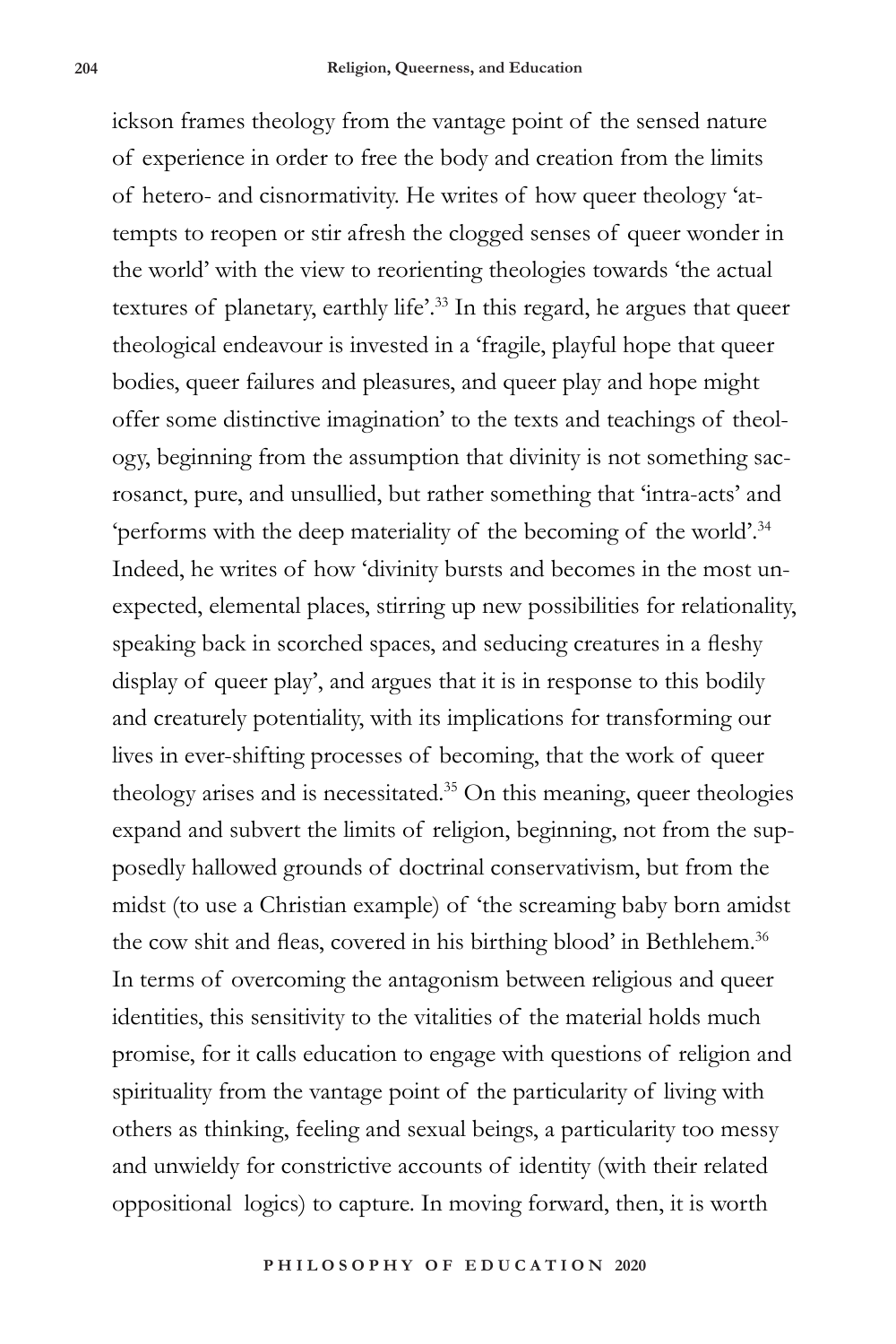#### **Seán Henry 205**

reflecting (however briefly) on the educational necessity of this kind of strategy: what is it about education that renders the task of bridge building between religion and queerness a worthwhile endeavour?

To my mind, understanding what 'education' means requires a focus, less on abstract conceptual definitions of education in a detached sense, and more on the nature of those encounters, practices, and experiences that are often described as 'educational'. In other words, understanding education starts by paying attention to the characteristics or qualities of educational moments, lived out in the specificities of experience. It is from this vantage point that Sharon Todd begins. She argues that education is largely experiential, in the sense of depending upon what it means to experience living with, and relating to, others in our world. Taking this relational quality to human experience seriously, she writes of how it is 'through our encounters with others (human and non-human alike)' that 'we shift the borders' of our self-understanding, and that it is precisely through this transformational dimension of our relationships that education gains its significance.37 On this meaning, education happens when opportunities for the possibility of change or transformation are created and sustained for students, opportunities that are offered and experienced in and through the challenge that comes through an encounter with difference, be that another person, group of people, text, idea, or practice.<sup>38</sup>

Gert Biesta posits a view of education that is much in harmony with Todd's perspectives as his similarly rests on a conception of education that arises from a sensitivity to the transformative potential of the relations we have with others. He allies education with the emergence of human subjectivity, understood, not in natural terms, that is, as part of a unique essence, but rather in 'existential terms, that is as a quality of our relationships with what or who is other.'39 He sees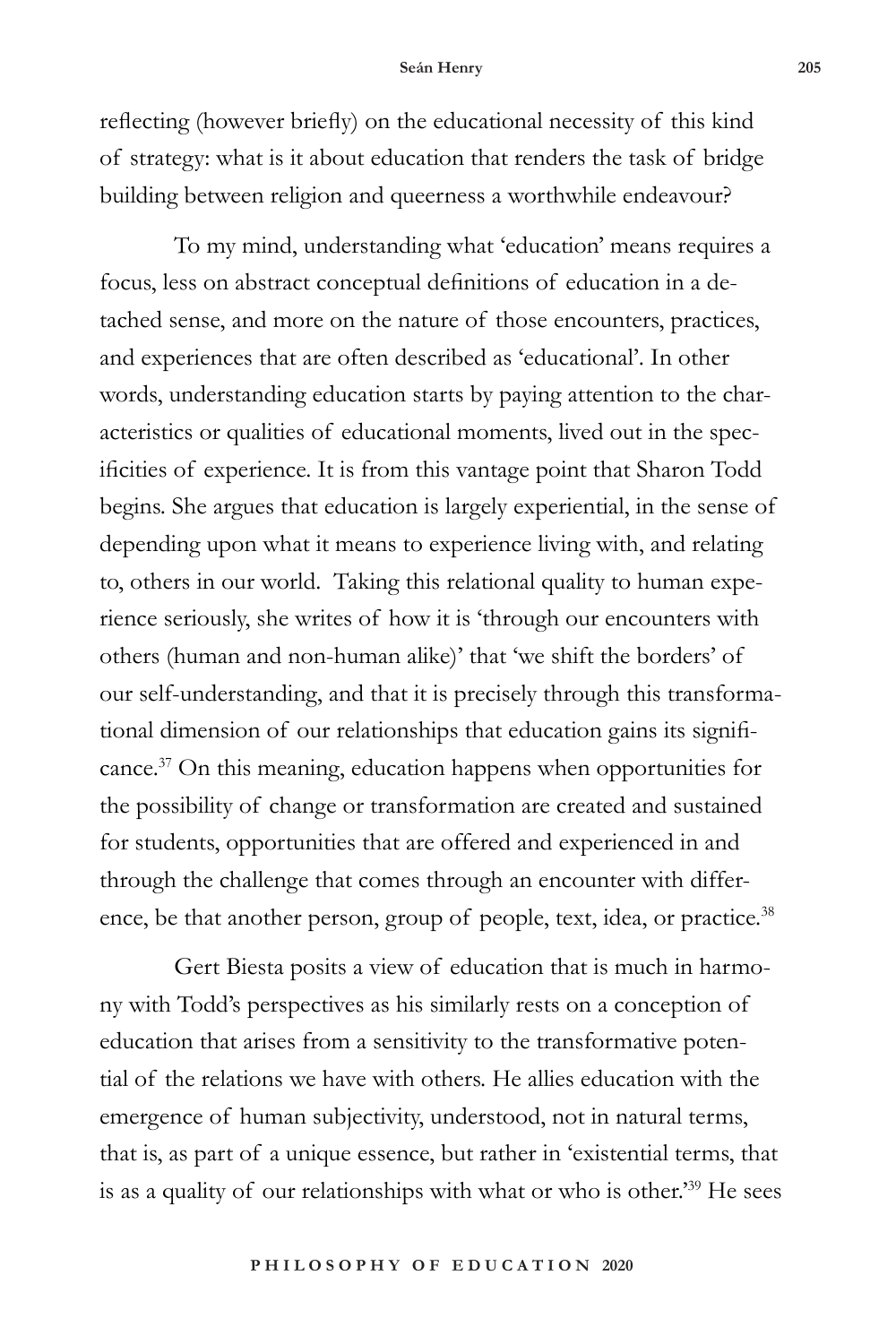such relationships as allowing for the possibility of 'bringing something new into the world, something that did not exist before', and it is from this basis that he distances education from notions of identity.40 He writes the following in this regard:

I am, however, avoiding certain other words and concepts, most notably the notion of identity – which for me has more to do with the ways in which we identify with existing orders and traditions than with ways of acting and being that are 'outside' this – and also the notion of individuality – which tends to depict the human subject too much in isolation from other human beings.<sup>41</sup>

By distancing himself from notions of identity and individuality, Biesta frames education in terms of generating alternative possibilities to what the status quo currently permits or determines. By transcending the limits of identification, the educational encounter grants us access to new modes of being, feeling, acting, and relating in this world, modes with the potential to transcend the limits of already existing social structures and discourses.

It is on this basis that my disruption of the antagonism between religion and queerness is built. Taking Todd and Biesta seriously calls for us to foreground the educational as it relates to religion and queerness, and for me this entails engaging with religion in ways that refuse to streamline or foreclose our students' futures. Indeed, we are (queer or straight, religious or atheist) more than how we identify, and, indeed, are identified, and it is this that renders the materiality of religion so promising for education in the task of building bridges between religion and queerness. If education is interested in transformation, in creating opportunities for personal and social change to occur, then that demands cultivating a greater degree of spaciousness in how we frame religion in our bridge building, a spaciousness attuned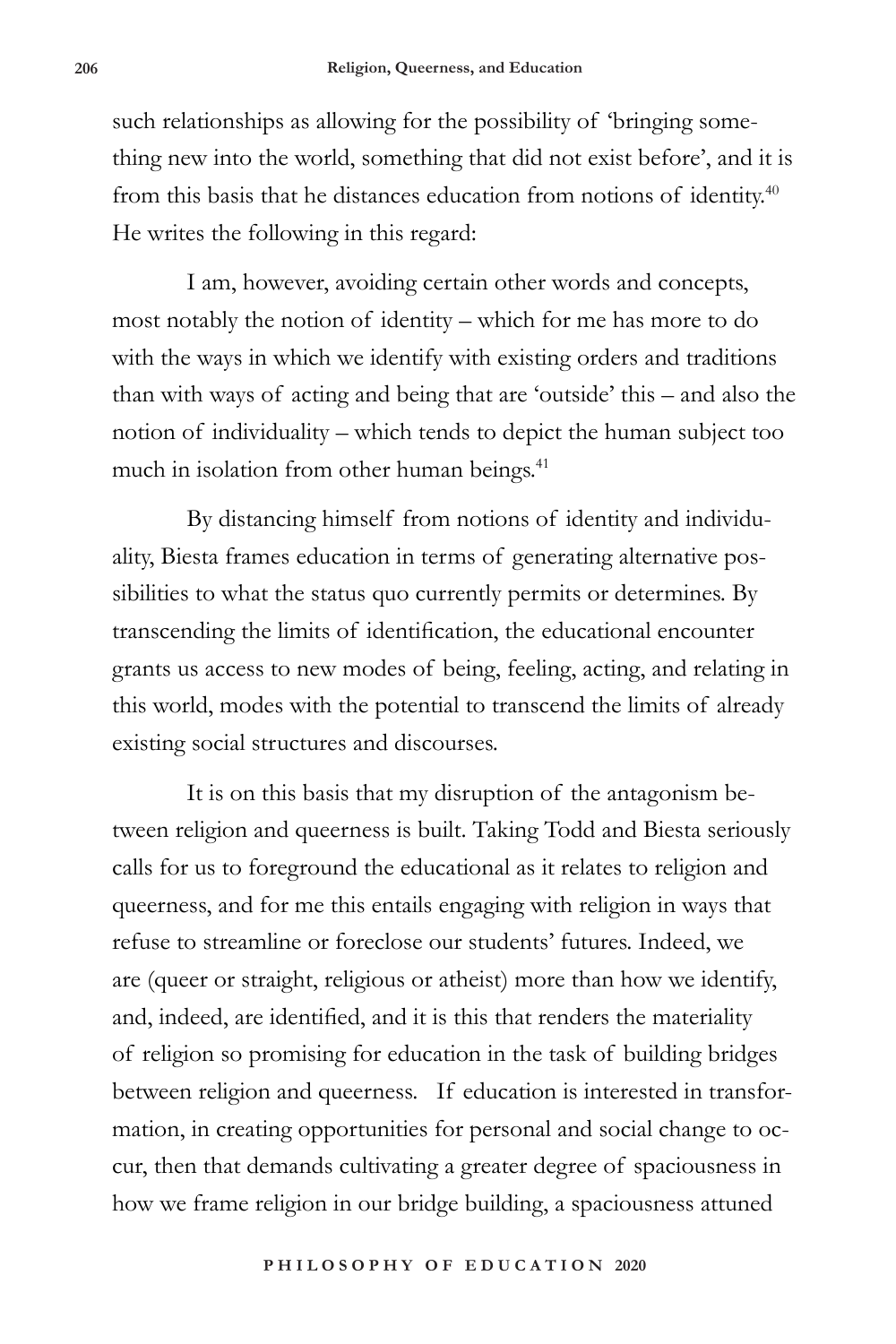to the queer and subaltern voices both within and beyond religious traditions. For Jeanette's sake, and for the sake of those in religious communities currently facing these kinds of educational questions, it is my hope that this paper offers some provocative strategies for beginning this ever-complex and materially messy work.

2 See Nazia Parveen, "Birmingham school stops LGBT lessons after parents protest", *The Guardian*, March 4, 2019, https://www.theguardian.com/education/2019/mar/04/birmingham-school-stops-lgbt-lessons-after-parent-protests.

3See Parveen, "Birmingham school stops LGBT lessons after parents protest".

4 The Congregation for Catholic Education, *"Male and Female He Created Them": Towards a Path of Dialogue on the Question of Gender Theory in Education*  (Vatican City: 2019), 3.

5 The Congregation for Catholic Education, *"Male and Female He Created* 

*Them"*, 5.

6 The Congregation for Catholic Education, "Male and Female He Created Them", 3.

7 Jeanette Winterson, *Oranges are not the only fruit* (London: Vintage Books,

2001), 171.

8 André P. Grace and Kristopher Wells, "The Marc Hall Prom Predicament: Queer Individual Rights V. Institutional Church Rights in Canadian Public Education." *Canadian Journal of Education/Revue canadienne de l'éducation* 28, no. 3 (2005): 237-270.

<sup>1</sup> See Harriett Sherwood, "Sex education rules could force Haredi Jews into home schooling", *The Guardian*, January 20, 2019, https://www.theguardian. com/education/2019/jan/20/ultra-orthodox-haredi-jews-resist-new-sex-education-guidance.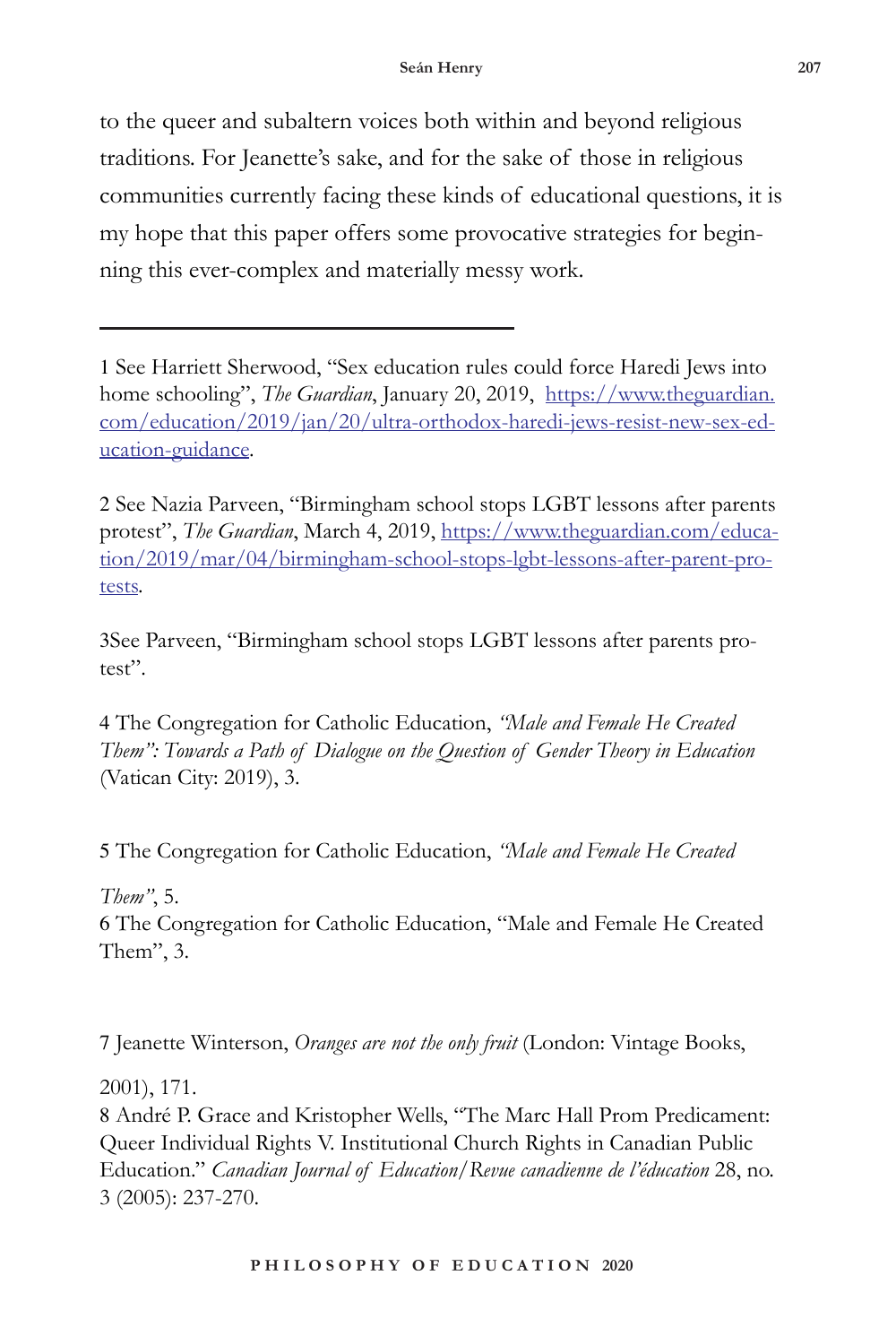9 Grace and Wells, "The Marc Hall Prom Predicament", 244. 10 Yvette Taylor and Karen Cuthbert. "Queer religious youth in faith and community schools." *Educational review* (2018): 1-15.

11 Grace and Wells, "The Marc Hall Prom Predicament", 260. 12 Tonya Callaghan, "Young, Queer, and Catholic: Youth Resistance to Homophobia in Catholic Schools." *Journal of LGBT Youth* 13, no. 3 (2016), 271-2.

13 Grace and Wells, "The Marc Hall Prom Predicament", 265.

14 Mary Lou Rasmussen, *Progressive Sexuality Education: The Conceits of Secular-*

*ism* (New York: London, 2016). 15 Heather Shipley, "Religious and Sexual Orientation Intersections in Education and Media: A Canadian Perspective." *Sexualities* 17, no. 5-6 (2014): 512-528.

16 Taylor and Cuthbert, "Queer religious youth", 12.

17 David Lewin, *Educational Philosophy for a Post-Secular Age* (London and New

York: Routledge, 2017), 41. 18 Mara Keller, *The Hammer and the Flute: Women, Power, and Spirit Possession*  (Baltimore: John Hopkins University Press, 2002), 7.

19 Grace Jantzen, *Becoming Divine: Towards a Feminist Philosophy of Religion*  (Manchester: Manchester University Press, 1998). Luce Irigaray, *Key Writings*  (London: Continuum, 2004).

20 Lewin, *Educational Philosophy*, 54.

21 Karen Barad, *Meeting the universe halfway: Quantum physics and the entanglement of matter and meaning* (Durham and London: Duke University Press, 2007), 55.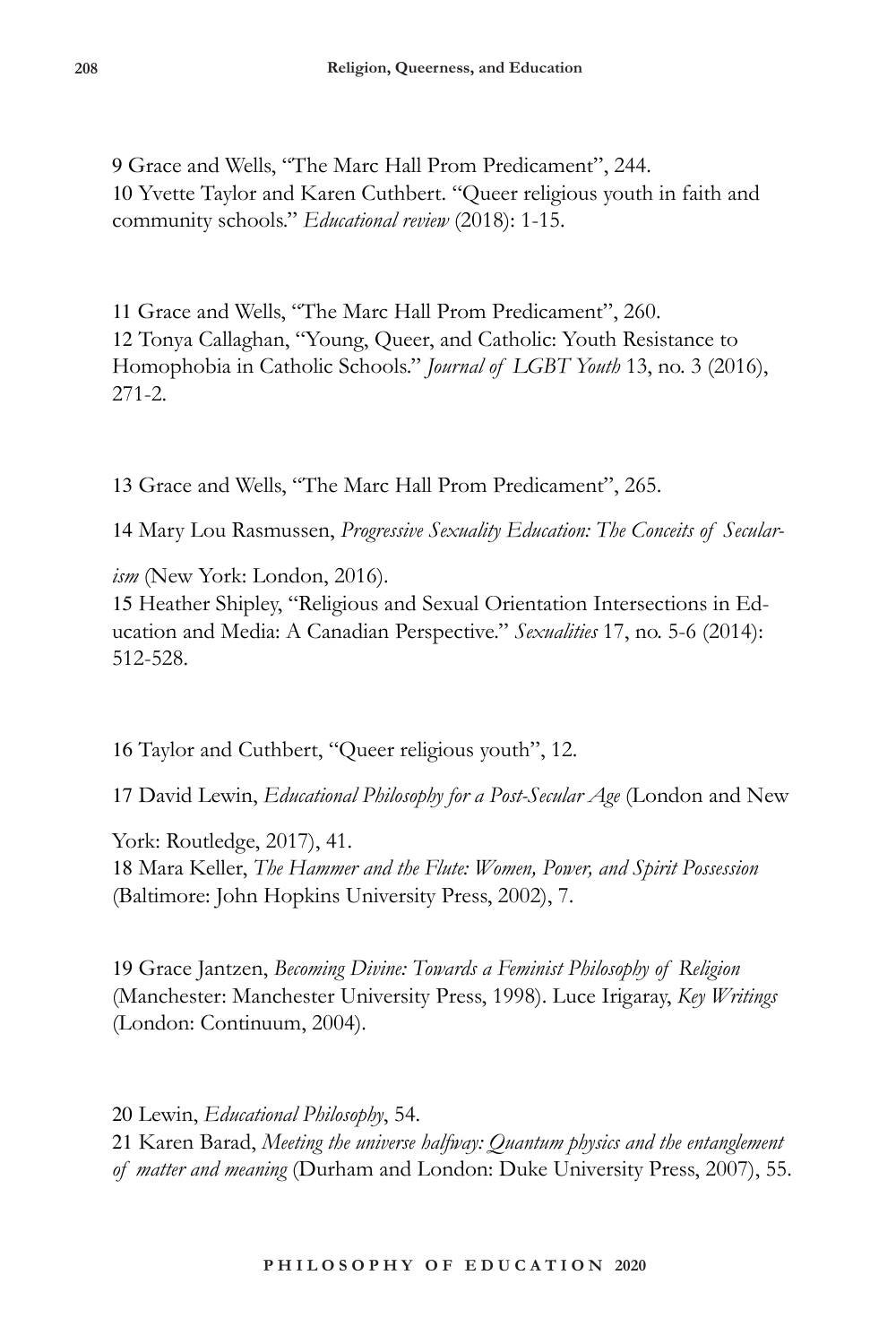22 S. Brent Plate, "Material religion: An introduction." In *Key Terms in Material Religion*, edited by S. Brent Plate (London: Bloomsbury, 2015), 3.

23 Tim Hutchings and Joanne McKenzie, "Introduction: The body of St Cuthbert." In *Materiality and the Study of Religion: The Stuff of the Sacred*, edited by Tim Hutchings and Joanne McKenzie, 1-13 (Abingdon, Oxon: Routledge, 2017), 4.

24 David Morgan, *Religion and Material Culture: The Matter of Belief* (London:

Routledge, 2010), 8.

25 Elizabeth Arweck and William Keenan., "Introduction: Material Varieties of Religious Expression." In *Materialising Religion: Expression, Performance and Ritual*, edited by William Kennan and Elizabeth Arweck, 1-20 (Hampshire: Ashgate, 2006), 2-3. Matthew Engelke, "Material religion." In *The Cambridge Companion to Religious Studies*, edited by Robert Orsi, 209-229 (Cambridge: Cambridge University Press, 2012), 209.

26 Jeremy Stolow, "Introduction: Religion, Technology, and the Things in Between". In *Deus in Machina: Religion, Technology, and the Things in Between*, edited by Jeremy Stolow, 1-24 (New York: Fordham University Press, 2012).

27 Bruce Lincoln, "Theses on method" *Method and Theory in the Study of Reli-*

*gion* 8, no. 3 (1996): 225-227.

28 Manuel Vásquez, *More than Belief: A Materialist Theory of Religion* (Oxford:

Oxford University Press, 2011), 1.

29 Vásquez, *More than Belief*, 6.

30 Vásquez, *More than Belief,* 5.

31 Marcella Althaus-Reid, *The Queer God* (London: Routledge, 2003), 49.

32 Marcella Althaus-Reid and Lisa Isherwood, "Thinking Theology and Queer Theory." *Feminist Theology* 15, no. 3 (2007): 302-314, 310.